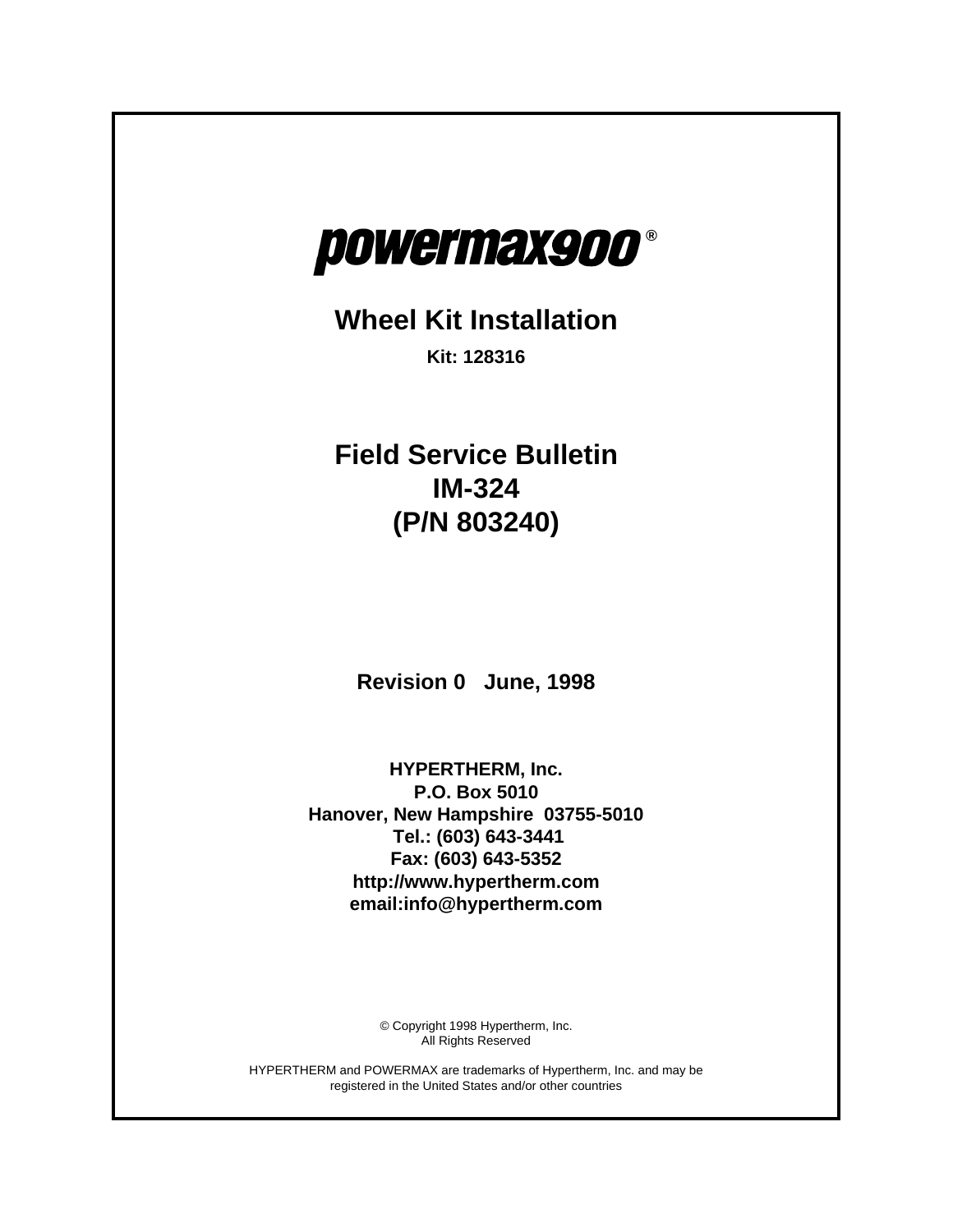#### *Hypertherm, Inc.*

*Etna Road, P.O. Box 5010 Hanover, NH 03755 USA 603-643-3441 Tel (Main Office) 603-643-5352 Fax (All Departments) info@hypertherm.com (Main Office Email) 800-643-9878 Tel (Technical Service)*

*technical.service@hypertherm.com (Technical Service Email) 800-737-2978 Tel (Customer Service) customer.service@hypertherm.com (Customer Service Email)*

#### *Hypertherm Automation*

*5 Technology Drive, Suite 300 West Lebanon, NH 03784 USA 603-298-7970 Tel 603-298-7977 Fax*

#### *Hypertherm Plasmatechnik, GmbH*

*Technologiepark Hanau Rodenbacher Chaussee 6 D-63457 Hanau-Wolfgang, Deutschland 49 6181 58 2100 Tel 49 6181 58 2134 Fax 49 6181 58 2123 (Technical Service)*

#### *Hypertherm (S) Pte Ltd.*

*No. 19 Kaki Bukit Road 2 K.B. Warehouse Complex Singapore 417847, Republic of Singapore 65 6 841 2489 Tel 65 6 841 2490 Fax 65 6 841 2489 (Technical Service)*

#### *Hypertherm (Shanghai) Trading Co., Ltd.*

*Unit 1308-09, Careri Building 432 West Huai Hai Road Shanghai, 200052 PR China 86-21 5258 3330/1 Tel 86-21 5258 3332 Fax*

#### *Hypertherm*

*Branch of Hypertherm, UK, UC PO Box 244 Wigan, Lancashire, England WN8 7WU 00 800 3324 9737 Tel 00 800 4973 7329 Fax 00 800 4973 7843 (Technical Service)*

#### *France (Representative office)*

*15 Impasse des Rosiers 95610 Eragny, France 00 800 3324 9737 Tel 00 800 4973 7329 Fax*

#### *Hypertherm S.r.l.*

*Via Torino 2 20123 Milano, Italia 39 02 725 46 312 Tel 39 02 725 46 400 Fax 39 02 725 46 314 (Technical Service)*

#### *Hypertherm Europe B.V.*

*Vaartveld 9 4704 SE Roosendaal, Nederland 31 165 596907 Tel 31 165 596901 Fax 31 165 596908 Tel (Marketing) 31 165 596900 Tel (Technical Service) 00 800 49 73 7843 Tel (Technical Service)*

#### *Japan (Representative office)*

*801 Samty Will Building 2-40 Miyahara 1-Chome, Yodogawa-ku, Osaka 532-0003, Japan 81 6 6170 2020 Tel 81 6 6170 2015 Fax*

#### *HYPERTHERM BRASIL LTDA.*

*Avenida Doutor Renato de Andrade Maia 350 Parque Renato Maia CEP 07114-000 Guarulhos, SP Brasil 55 11 6409 2636 Tel 55 11 6408 0462 Fax*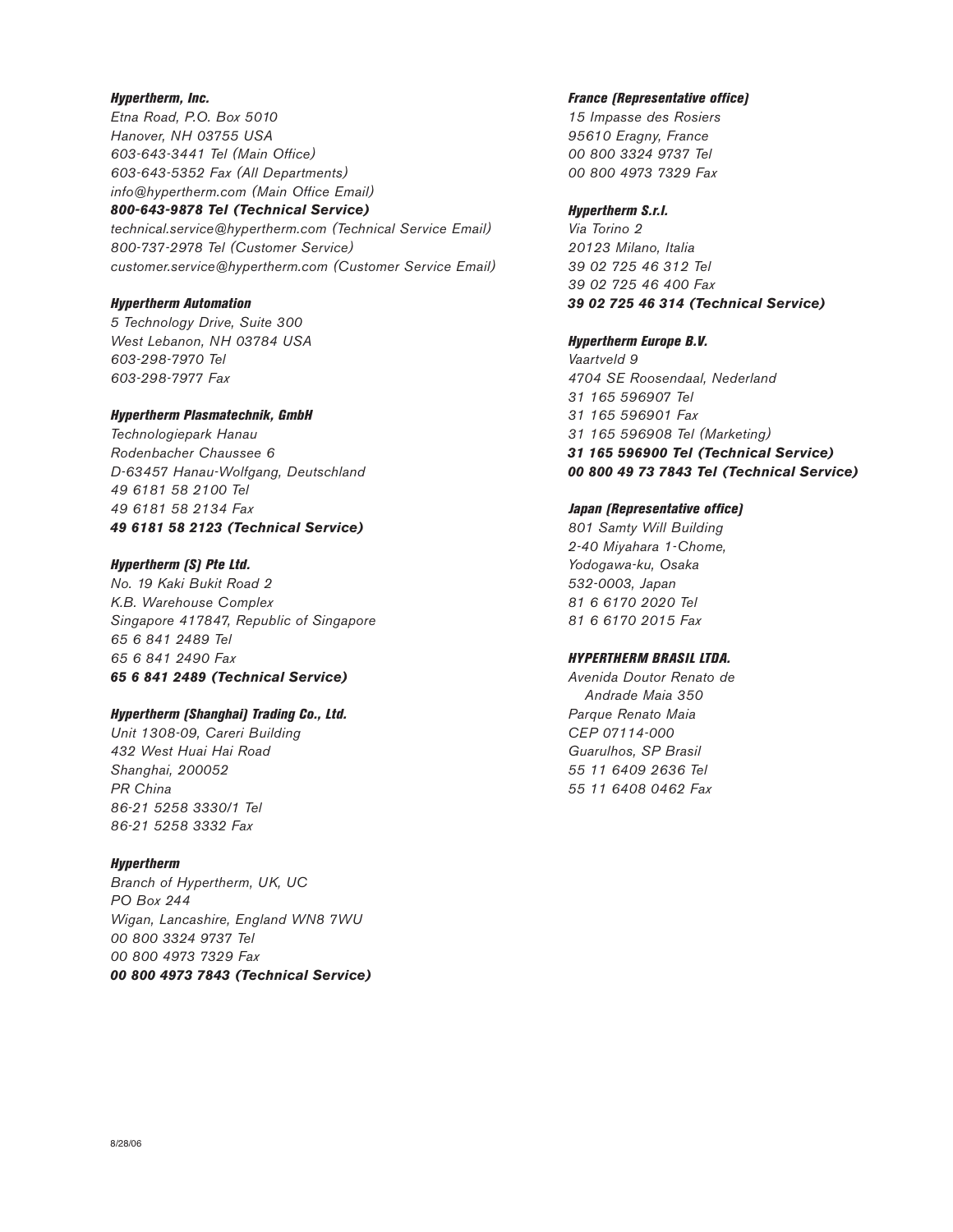# Installation of Wheels to **powermax900**

Kit: 128316

## Kit Contents - 128316

Powermax900 Wheel Kit



| <b>Item</b> | <b>Part Number</b> | <b>Description</b>                | Qty. |
|-------------|--------------------|-----------------------------------|------|
| 1           | 001528             | Chassis Stiffener: Pmx900 - Left  | 1    |
| 2           | 001555             | Chassis Stiffener: Pmx900 - Right | 1    |
| 3           | 027057             | Wheel: 8"                         | 2    |
| 4           | 004672             | Axle: Pmx900 Wheels               | 1    |
| 5           | 008907             | Shoulder Washer: 1/2" x 1/2"      | 2    |
| 6           | 027249             | <b>Retaining Ring</b>             | 2    |
| 7           | 027299             | Caster                            | 2    |
| 8           | 075160             | Kepnut: 10-32                     | 12   |
| 9           | 075472             | M/S: 10-32 x 1-3/4" PH Pan        | 12   |
|             | 803240             | FSB: Pmx900 Wheel Kit             | 1    |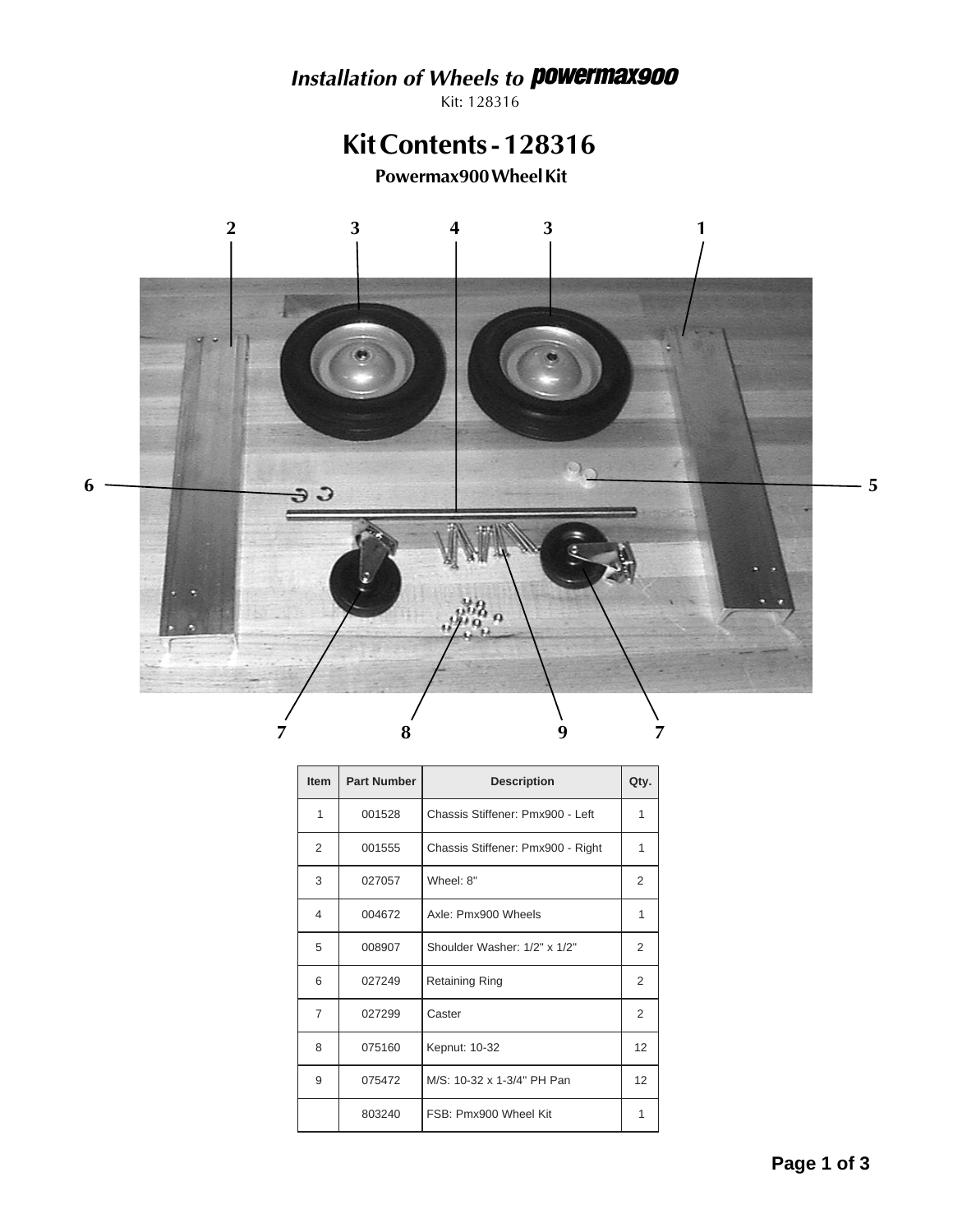### **Installation of Wheels to Powermax900**

Kit: 128316



### **WARNING**



**SHOCK HAZARD: Always turn off power and unplug cord from wall before installing wheels on the power supply. If power unit is directly connected to a line disconnect box, place line disconnect switch to OFF position. Lock out and tag out switch before proceeding!**

- 1. If the torch is connected to the power supply, unscrew and remove it.
- 2. Remove the screws (075467- qty. 18) that secure the cover to the power supply chassis.
- 3. Remove the power supply cover.
- 4. Carefully tilt the power supply forward on to its front handle.
- 5. Align the right chassis stiffener (001555) to the bottom of the power supply - see Fig. 2 for outside view. Be certain that the holes in the chassis stiffener are offset to the far left side with two holes on the top and four holes on the bottom.
- 6. Attach the right chassis stiffener to the power supply chassis:
	- Push 2 of the screws (075472) through the top 2 holes of the chassis stiffener from the outside (bottom) of the power supply - see Fig. 1. Be certain that the screws also go through the holes of the chassis floor.
	- Hand tighten 2 of the kepnuts (075160) to the screw ends that protrude through the chassis floor.

Push 075472 screws through these 2 holes from the outside (bottom) of the power supply.



**Figure 1 Power Supply on Front Handles - Inside Floor View**